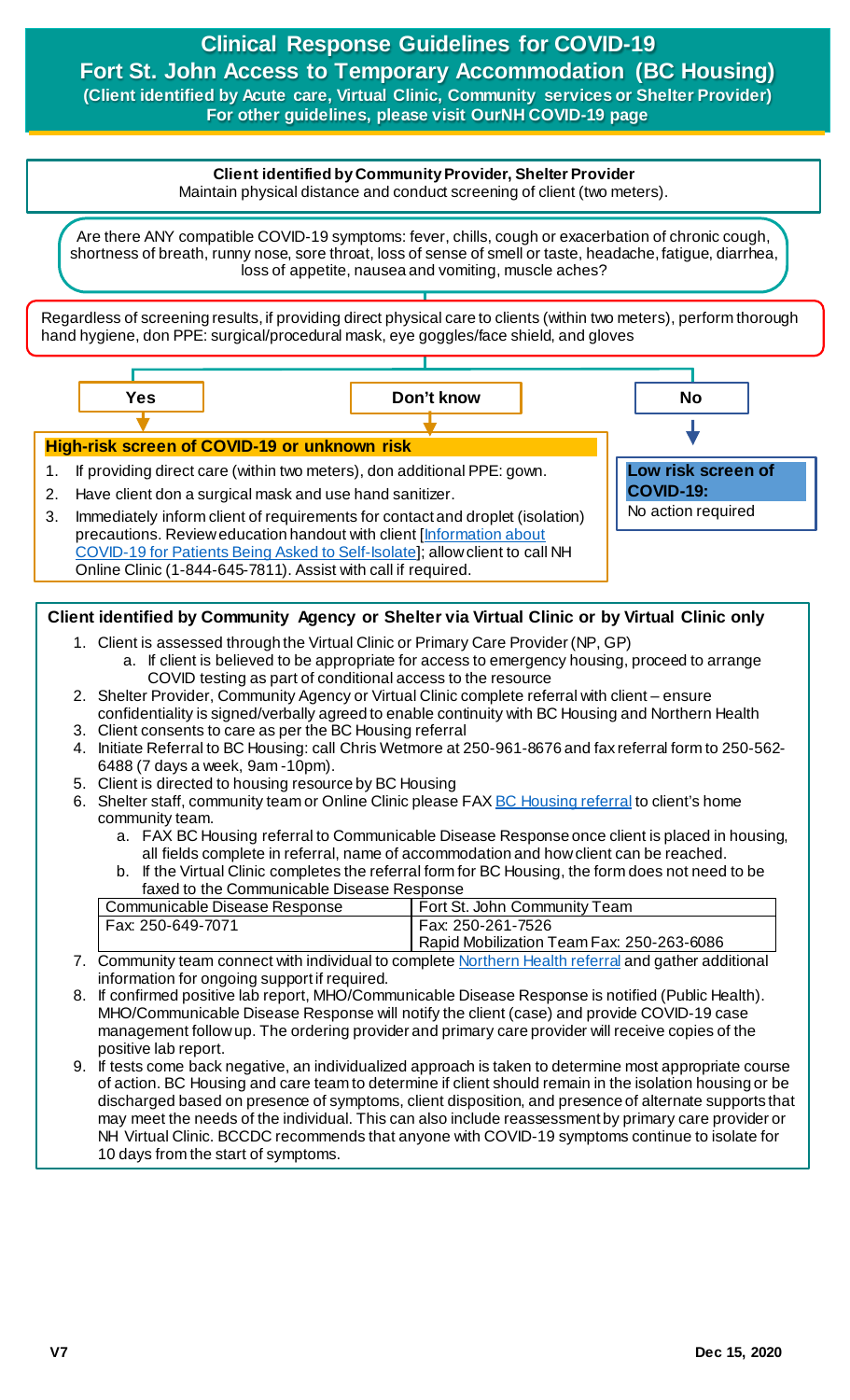### **Client identified from acute care requiring resources to self-isolate**

- 1. Client is assessed through the Virtual Clinic or primary care provider (NP, GP)
	- a. If client is believed to be appropriate for access to emergency housing, proceed to arrange COVID-19 testing as part of conditional access to the resource
- 2. Emergency Room Social worker, PLN or RN complete **BC Housing referral with client** ensure confidentiality is signed to enable continuity with housing and health (insert basic release of info)
- 3. Client consents to care as per the BC Housing referral
- 4. Initiate referral to BC Housing: call Chris Wetmore at 250-961-8676 and fax referral form to 250-562- 6488 (7 days a week, 9am -10pm).
- 5. Acute care team FAX community team the BC Housing referral to connect with individual to complete [NH referral](http://docushare.northernhealth.ca/docushare/dsweb/Get/Document-349545/10-800-7004%20COVID-19%20Temporary%20Accommodation%20Referral%20%E2%80%93%20Northern%20Health%20information.pdf) for ongoing support.
	- a. Community team connect with individual to complet[e Northern Health referral](http://docushare.northernhealth.ca/docushare/dsweb/Get/Document-349545/10-800-7004%20COVID-19%20Temporary%20Accommodation%20Referral%20%E2%80%93%20Northern%20Health%20information.pdf) and gather additional information for ongoing support if required. The Communicable Disease Response will connect with the community team to discuss how best to coordinate Active Daily Monitoring (symptoms and self-isolation) for cases and contacts to cases.
	- b. FAX BC Housing referral to Communicable Disease Response once client is placed in housing, all fields complete in referral, name of accommodation and how client can be reached.

| Communicable Disease Response | <sup>1</sup> Fort St. John Community Team |
|-------------------------------|-------------------------------------------|
| Fax: 250-649-7071             | Fax: 250-261-7526                         |
|                               | Rapid Mobilization team fax: 250-263-6086 |

- 6. Client is directed to housing resource by BC Housing and outreach provider in community
- 7. Client proceeds to identified accommodation.
- 8. If confirmed positive lab report, MHO/Communicable Disease Team (Public Health) is notified. MHO/Communicable Disease Team will notify the client (Case) and provide COVID-19 case management follow up. The ordering provider and primary care provider will be copied in the positive lab report.
- 9. If tests come back negative, an individualized approach is taken to determine most appropriate course of action. BC Housing and care team to determine if client should remain in the isolation housing or be discharged based on presence of symptoms, client disposition, and presence of alternate supports that may meet the needs of the individual. This can also include reassessment by primary care provider or NH Virtual Clinic. BCCDC recommends that anyone with COVID 19 symptoms continue to isolate for 10 days from the start of symptoms.

### **Patient visit at hotel or other determined site**

Follow guidelines of algorithm **[Clinical Response Guidelines for COVID-19 for in-home visits and in-home](https://ournh.northernhealth.ca/oursites/communications/OurNH%20Communications%20Documents/clinical-response-guidelines-for-in-home-visits-and-care-provision.pdf)  [care provision.](https://ournh.northernhealth.ca/oursites/communications/OurNH%20Communications%20Documents/clinical-response-guidelines-for-in-home-visits-and-care-provision.pdf)**

- 1. Virtual or in-person visits based on clinical guidelines and care plan.
- 2. Opioid Agonist Therapy or acces[s virtual support](https://ournh.northernhealth.ca/oursites/communications/OurNH%20Communications%20Documents/clinical-response-guideline-for-covid19-virtual-clinic-substance-use-pathway.pdf).
- 3. Meals provided by delivery service or drop off.
- 4. Site cleaning procedures supported by NH Health Protection Central Line (250-565-7322). If a hotel or other site is deemed suitable, EHOs can visit in advance to ensure that all infection control strategies are in place. See the **BCCDC** Guidance for Hotels document for more information.
- 5. Security may be arranged as needed to prevent visitors.

#### **Client Discharge from temporary accommodation or other determined site**

Follow guidelines of algorithm **[Clinical Response Guidelines for COVID-19 for in-home visits and in-home](https://ournh.northernhealth.ca/oursites/communications/OurNH%20Communications%20Documents/clinical-response-guidelines-for-in-home-visits-and-care-provision.pdf)  [care provision](https://ournh.northernhealth.ca/oursites/communications/OurNH%20Communications%20Documents/clinical-response-guidelines-for-in-home-visits-and-care-provision.pdf).**

- 1. Upon referral and intake into temporary accommodation client is informed of their expected discharge date by BC Housing Coordinator.
- 2. If confirmed positive lab report, MHO/Communicable Disease Response is notified (Public Health). MHO/Communicable Disease Response will notify the client (case). COVID-19 case management is coordinated by the MHO/Communicable Disease Response. The ordering provider and primary care provider will receive copies of the positive lab report.
- 3. BC Housing outreach teams informs client of their discharge and assist with ongoing housing needs.

**Patient Requires Higher Level of Care**

- 1. Contact the Emergency Department to provide pre-notification of suspected COVID-19 patient's arrival.
- 2. Assist client in determinin[g safe transportation.](http://www.bccdc.ca/health-professionals/clinical-resources/covid-19-care/clinical-care/first-responders)
- 3. Inform client to present to the Emergency Department Triage Desk and not the waiting room.
- 4. If urgent care required, call '9-1-1' to arrange transport to Emergency Department: State "Suspected COVID-19 (Coronavirus)."